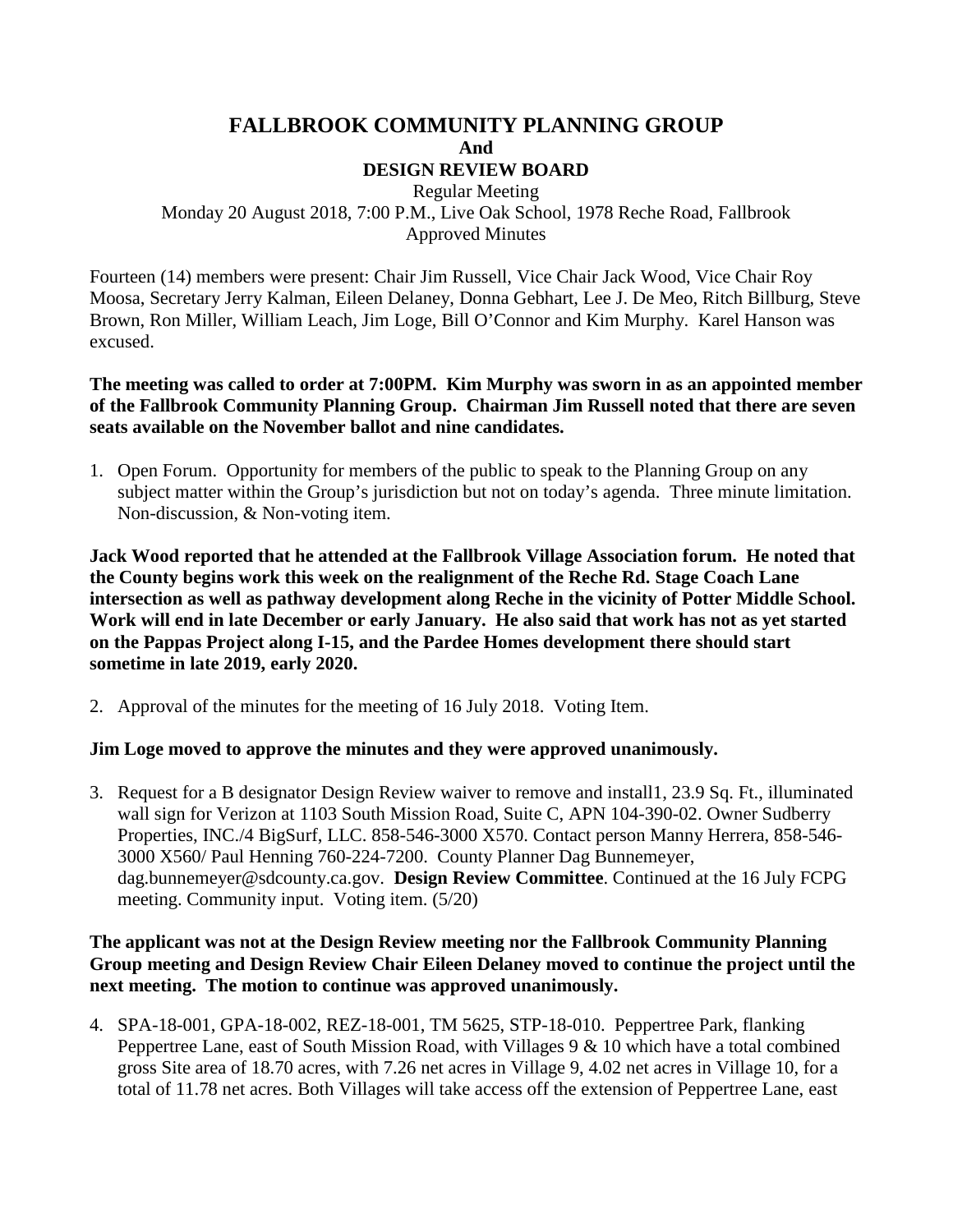through the property, to a roundabout flanked by entrances to the two Villages. Village 9 is proposed to be gated and to have 57 single-family detached condominiums with private streets serving the units. 40 open/bay parking spaces are provided, along with 114 garage spaces. Secondary/emergency access is provided via a gated connection to the existing community to the west. Village 10 is proposed to be gated and to have 60 attached town home and carriage units in 12 buildings in 3- and 6-plex configurations. 25 open/bay parking spaces are provided, along with 120 garage spaces. Secondary/emergency access is provided via a gated connection to Grand Traditions Way to the north. County Planner Marisa Smith, marisa.smith@sdcounty.ca.gov. Contact person Duane Urquhart, 760-630-6585, duane@ncinvests.com**. Land Use, Circulation and Design Review Committees**. Community input. Voting item (4/2)

**Duane Urquhart recapped the history of development of the ten units making up Peppertree Park, noting that he and his staff are accommodating changes in regulations by the County and State as they occur. He said that he met with the three committees over the prior week and presented plan elements for development of the two units under proposal, Unit 9 consisting of 57 single family detached homes (priced at approximately \$500,000 and up), and Unit 10, which will either consist of 62 condo-style attached homes (priced at \$400,000 and up) or a possible 70-room hotel. Mr. Urquhart said that two issues are of primary concern moving forward: circulation and emergency access/egress for the project and meeting the needs of the community for seniors as well as affordable housing.** 

**The Project Architect described design and other features of both units, stating that many design elements were started with the prior units in Peppertree Park and are followed through into the new and final phases now under consideration.** 

**Project Engineer John Keating reviewed circulation aspects of the two units, noting that there will be less traffic in and out of the two units than originally proposed when the master plan for Peppertree Park was first presented to the community and county. Mr. Keating reiterated comments made by Mr. Urquhart at a prior meeting of the Planning Group that Peppertree Lane coming off South Mission Road is wide enough for four cars, which meets Fire Department requirements for emergency access. Mr. Urquhart added that the complex will create a signaled intersection where Peppertree Lane meets S. Mission Rd. He said that the project as proposed is pending Fire Department approval for emergency access, adding that the existing pond is often used by various fire departments to refill helicopters when used to fight local fires. The pond is backed up with water from a well on the property.**

**Committee Chairs covering Land Use, Circulation and Design Review reported on determinations made by their respective committees. Jack Wood, Land Use Chair, said that Unit 10 was originally approved for commercial use and the Hotel Option fits with that aspect. He said the Committee unanimously approved the proposal for Unit 9 and was more in favor of the Hotel Option in Unit 10. Roy Moosa, chair of the Circulation Committee, said most of that committee's discussion centered around emergency access, noting that there was concern about gate operations in the event of a power outage (Mr. Urquhart replied that if there is a power outage, the gates automatically open and stay open). Mr. Moosa also said that there was concern in the committee about roadway access if cars are parked on narrow lanes within the two complexes (Mr. Urquhart replied that at-unit parking will be prohibited in driving lanes,**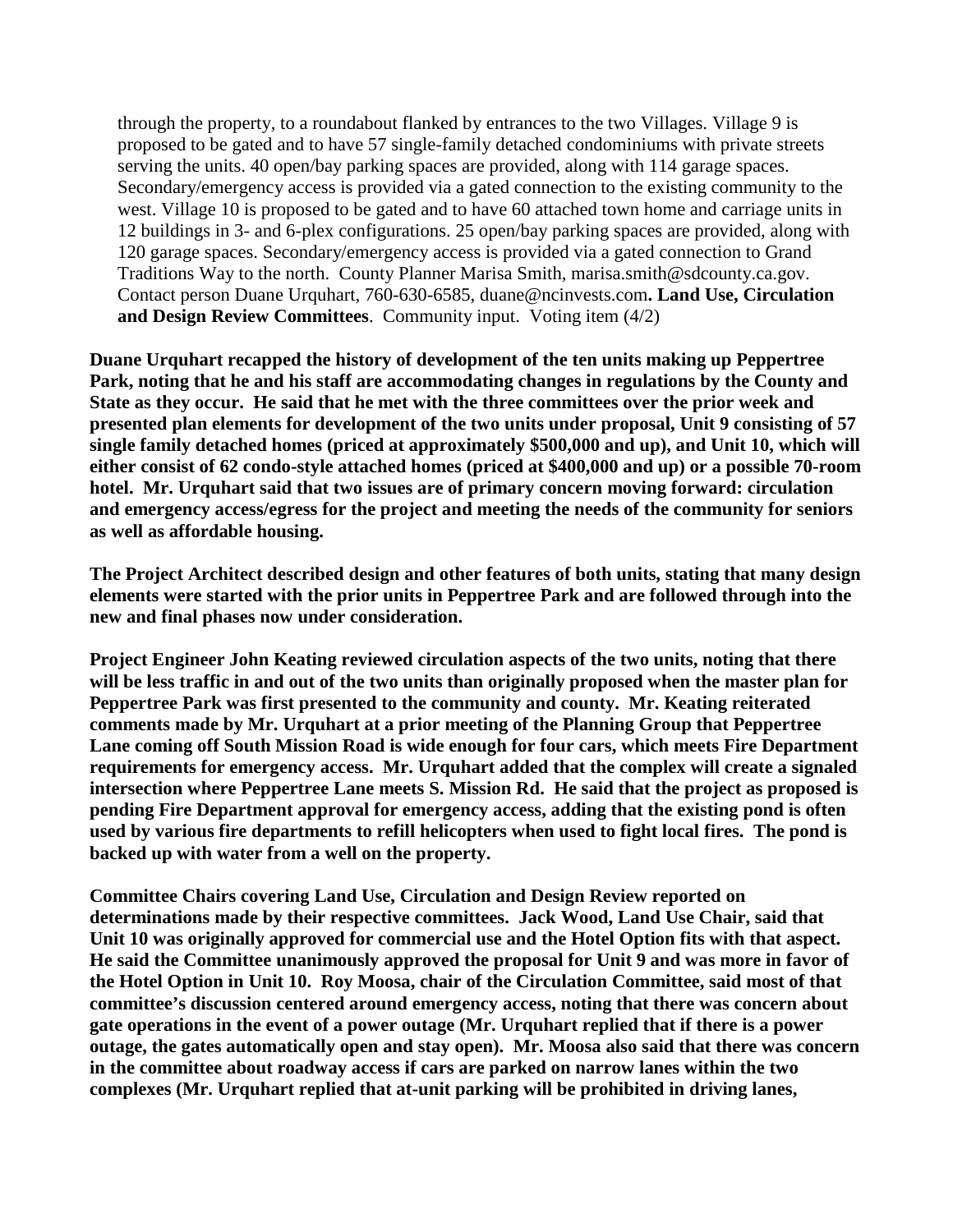**confined to designated guest parking area, and garages as per HOA requirements in other Peppertree Park areas. He also stated that parking in driveways would be prohibited by the HOA.) According to Mr. Moosa, the vote was four to one in favor of the circulation plans as presented. Design Review Chair Eileen Delaney reported that Peppertree Park CC&R's require garage parking as well as use of guest parking areas. She said her committee also favored the Hotel Option for Unit 10. There was also concern about emergency and secondary access to the new complexes. She said the committee asked about trails within the two new units and connection to community trails, primarily in Los Jilgueros Preserve. (Mr. Urquhart said that there are trails proposed within the two units that link for residents to the Los Jilgueros trail system, but access by the community from Los Jilgueros into the two complexes is prohibited.) The Design Review Committee also approved the plans as presented unanimously with the following stipulations:**

**1. Unit 9 have trails that are built to County Standards and connect to other adjacent trails or walkways;** 

**2. Unit 9 have more one-story houses;** 

**3. Unit 10 has some type of trail connectivity;** 

**4. The open space on the upper side entrance of Unit 10 be developed as a park;** 

**5. The committee had no problem if plans were changed for Unit 10 and a hotel was build and** 

**6. It be noted the DRBC has concerns about secondary/emergency access.**

**Community residents, mostly from existing Peppertree Park homes, applauded the proposed project, citing the quality of community design, the well-planned layout of the community, security though gates at main entrances, and the prospect of lower cost more affordable units if Units 9 and 10 are approved.** 

**Don McDougal responded regarding many aspects of the project that abut or affect The Grand Tradition. He stated that at the moment there is no agreement regarding access from the two new units to The Grand Tradition. He also said that he favors the hotel option because of the lack of quality short-term housing in Fallbrook. He said that he cannot grant emergency access through The Grand Tradition that would meet existing Fire Department requirements because the main road is not wide enough without making deleterious changes to landscaping.**

**Roy Moosa moved to approve the plans as presented subject to County and Fire Department approvals. Chair Jim Russell noted that it is important that the two new units honor the requirement for an IOD that calls for Peppertree Lane to run completely through the two proposed units as well as previously approved Units 7 and 8 (currently not progressing forward) linking S. Mission Rd. with the eastern end of the complexes and Calavo Rd.** 

**The motion to approve as presented and with Committee and Planning Group stipulations was approved unanimously.**

5. Request for comments from Travis Even, 760-510-2447, travis.even@sdcounty.ca.gov, Vegetative Manager Division II, San Diego County Department of Public Works, concerning the removal of 9 dead or dying trees in Fallbrook. Approx. locations, across from 955 Stagecoach, Along south